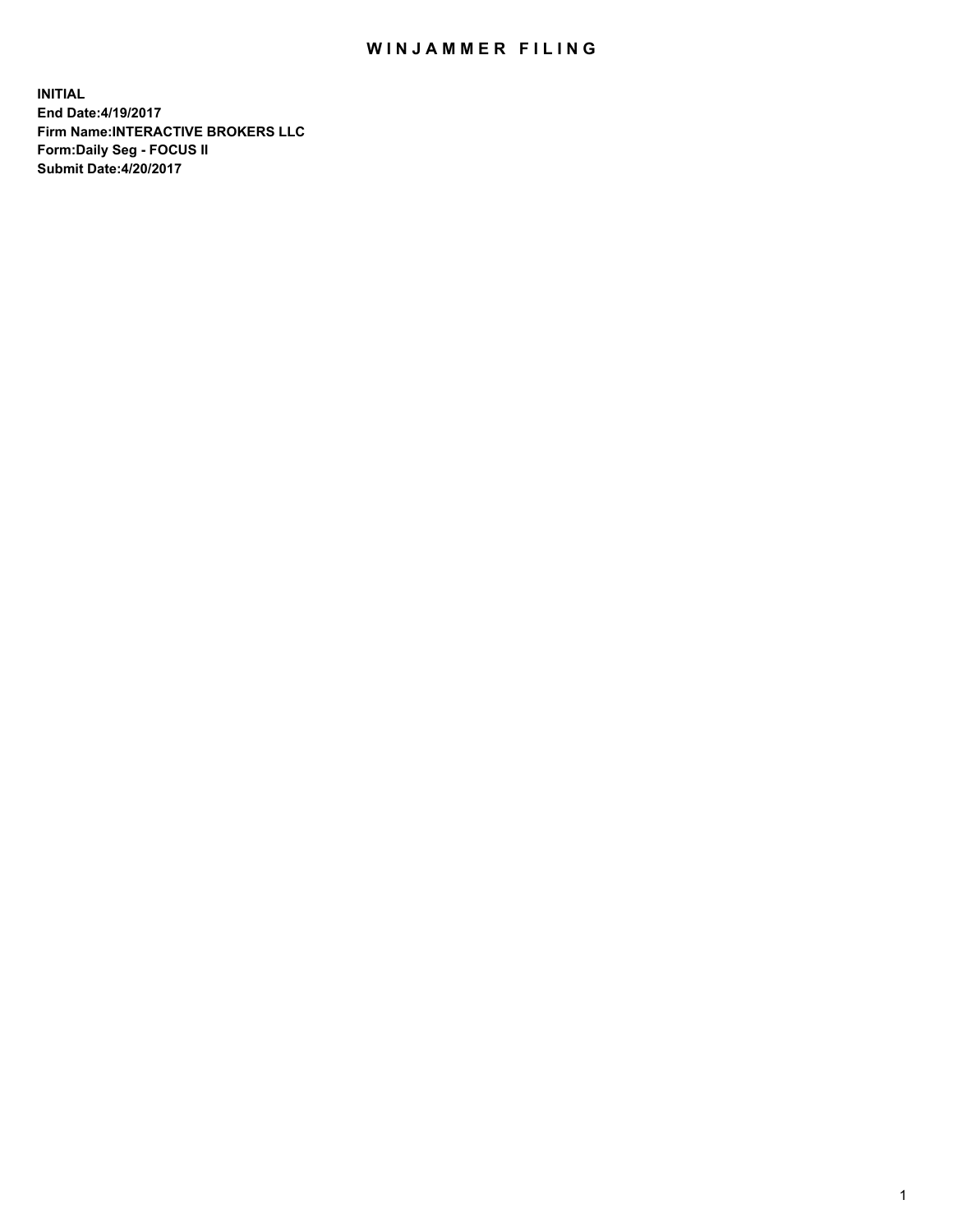## **INITIAL End Date:4/19/2017 Firm Name:INTERACTIVE BROKERS LLC Form:Daily Seg - FOCUS II Submit Date:4/20/2017 Daily Segregation - Cover Page**

| Name of Company<br><b>Contact Name</b><br><b>Contact Phone Number</b><br><b>Contact Email Address</b>                                                                                                                                                                                                                          | <b>INTERACTIVE BROKERS LLC</b><br><b>James Menicucci</b><br>203-618-8085<br>jmenicucci@interactivebrokers.c<br>om |
|--------------------------------------------------------------------------------------------------------------------------------------------------------------------------------------------------------------------------------------------------------------------------------------------------------------------------------|-------------------------------------------------------------------------------------------------------------------|
| FCM's Customer Segregated Funds Residual Interest Target (choose one):<br>a. Minimum dollar amount: ; or<br>b. Minimum percentage of customer segregated funds required:%; or<br>c. Dollar amount range between: and; or<br>d. Percentage range of customer segregated funds required between:% and%.                          | $\overline{\mathbf{0}}$<br>0<br>155,000,000 245,000,000<br>0 <sub>0</sub>                                         |
| FCM's Customer Secured Amount Funds Residual Interest Target (choose one):<br>a. Minimum dollar amount: ; or<br>b. Minimum percentage of customer secured funds required:%; or<br>c. Dollar amount range between: and; or<br>d. Percentage range of customer secured funds required between: % and %.                          | $\overline{\mathbf{0}}$<br>0<br>80,000,000 120,000,000<br>0 <sub>0</sub>                                          |
| FCM's Cleared Swaps Customer Collateral Residual Interest Target (choose one):<br>a. Minimum dollar amount: ; or<br>b. Minimum percentage of cleared swaps customer collateral required:% ; or<br>c. Dollar amount range between: and; or<br>d. Percentage range of cleared swaps customer collateral required between:% and%. | $\overline{\mathbf{0}}$<br>$\overline{\mathbf{0}}$<br>0 <sub>0</sub><br><u>00</u>                                 |

Attach supporting documents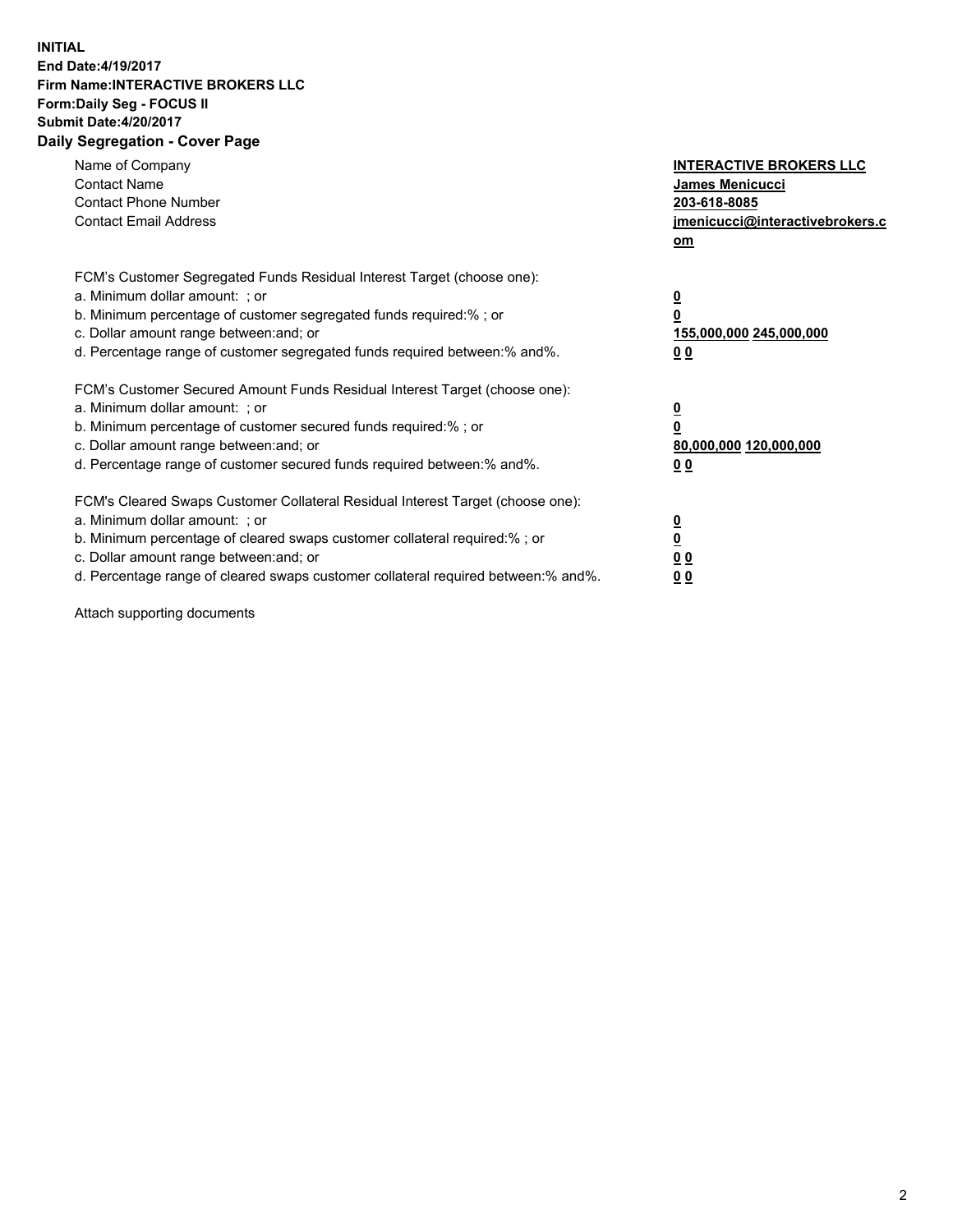## **INITIAL End Date:4/19/2017 Firm Name:INTERACTIVE BROKERS LLC Form:Daily Seg - FOCUS II Submit Date:4/20/2017**

|     | <b>Daily Segregation - Secured Amounts</b>                                                  |                                  |
|-----|---------------------------------------------------------------------------------------------|----------------------------------|
|     | Foreign Futures and Foreign Options Secured Amounts                                         |                                  |
|     | Amount required to be set aside pursuant to law, rule or regulation of a foreign            | $0$ [7305]                       |
|     | government or a rule of a self-regulatory organization authorized thereunder                |                                  |
| 1.  | Net ledger balance - Foreign Futures and Foreign Option Trading - All Customers             |                                  |
|     | A. Cash                                                                                     | 385,895,330 [7315]               |
|     | B. Securities (at market)                                                                   | 0 [7317]                         |
| 2.  | Net unrealized profit (loss) in open futures contracts traded on a foreign board of trade   | -16,676,253 [7325]               |
| 3.  | Exchange traded options                                                                     |                                  |
|     | a. Market value of open option contracts purchased on a foreign board of trade              | 28,315 [7335]                    |
|     | b. Market value of open contracts granted (sold) on a foreign board of trade                | -24,639 [7337]                   |
| 4.  | Net equity (deficit) (add lines 1.2. and 3.)                                                | 369,222,753 [7345]               |
| 5.  | Account liquidating to a deficit and account with a debit balances - gross amount           | 62,259 [7351]                    |
|     | Less: amount offset by customer owned securities                                            | 0 [7352] 62,259 [7354]           |
| 6.  | Amount required to be set aside as the secured amount - Net Liquidating Equity              | 369,285,012 [7355]               |
|     | Method (add lines 4 and 5)                                                                  |                                  |
| 7.  | Greater of amount required to be set aside pursuant to foreign jurisdiction (above) or line | 369,285,012 [7360]               |
|     | 6.                                                                                          |                                  |
|     | FUNDS DEPOSITED IN SEPARATE REGULATION 30.7 ACCOUNTS                                        |                                  |
| 1.  | Cash in banks                                                                               |                                  |
|     | A. Banks located in the United States                                                       | 1,574,375 [7500]                 |
|     | B. Other banks qualified under Regulation 30.7                                              | 0 [7520] 1,574,375 [7530]        |
| 2.  | Securities                                                                                  |                                  |
|     | A. In safekeeping with banks located in the United States                                   | 403,742,250 [7540]               |
|     | B. In safekeeping with other banks qualified under Regulation 30.7                          | 0 [7560] 403,742,250 [7570]      |
| 3.  | Equities with registered futures commission merchants                                       |                                  |
|     | A. Cash<br><b>B.</b> Securities                                                             | $0$ [7580]                       |
|     |                                                                                             | $0$ [7590]<br>$0$ [7600]         |
|     | C. Unrealized gain (loss) on open futures contracts<br>D. Value of long option contracts    | $0$ [7610]                       |
|     | E. Value of short option contracts                                                          | 0 [7615] 0 [7620]                |
| 4.  | Amounts held by clearing organizations of foreign boards of trade                           |                                  |
|     | A. Cash                                                                                     | $0$ [7640]                       |
|     | <b>B.</b> Securities                                                                        | $0$ [7650]                       |
|     | C. Amount due to (from) clearing organization - daily variation                             | $0$ [7660]                       |
|     | D. Value of long option contracts                                                           | $0$ [7670]                       |
|     | E. Value of short option contracts                                                          | 0 [7675] 0 [7680]                |
| 5.  | Amounts held by members of foreign boards of trade                                          |                                  |
|     | A. Cash                                                                                     | 93,299,977 [7700]                |
|     | <b>B.</b> Securities                                                                        | $0$ [7710]                       |
|     | C. Unrealized gain (loss) on open futures contracts                                         | <mark>-7,054,553</mark> [7720]   |
|     | D. Value of long option contracts                                                           | 28,315 [7730]                    |
|     | E. Value of short option contracts                                                          | -24,639 [7735] 86,249,100 [7740] |
| 6.  | Amounts with other depositories designated by a foreign board of trade                      | 0 [7760]                         |
| 7.  | Segregated funds on hand                                                                    | $0$ [7765]                       |
| 8.  | Total funds in separate section 30.7 accounts                                               | 491,565,725 [7770]               |
| 9.  | Excess (deficiency) Set Aside for Secured Amount (subtract line 7 Secured Statement         | 122,280,713 [7380]               |
|     | Page 1 from Line 8)                                                                         |                                  |
| 10. | Management Target Amount for Excess funds in separate section 30.7 accounts                 | 80,000,000 [7780]                |
| 11. | Excess (deficiency) funds in separate 30.7 accounts over (under) Management Target          | 42,280,713 [7785]                |
|     |                                                                                             |                                  |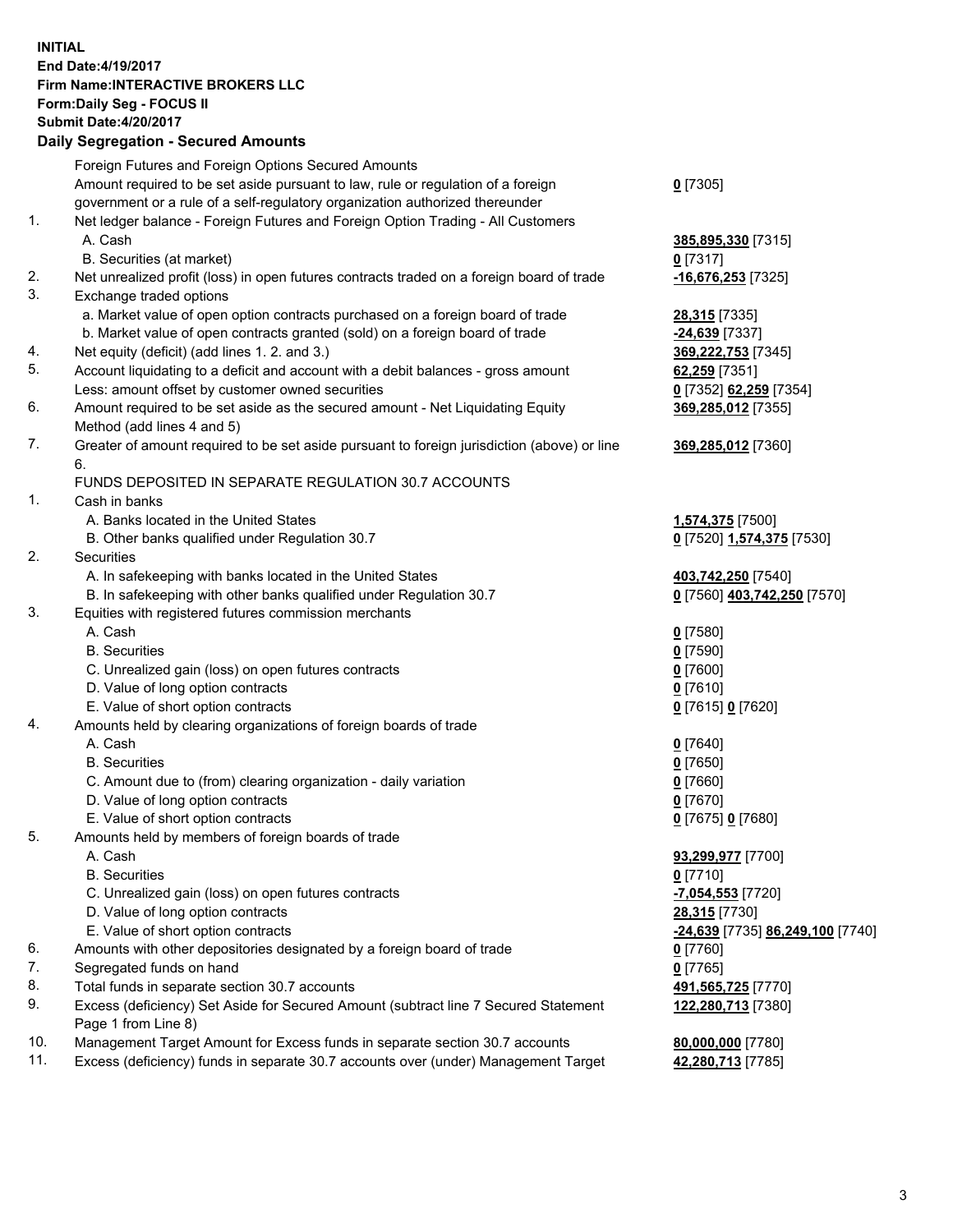**INITIAL End Date:4/19/2017 Firm Name:INTERACTIVE BROKERS LLC Form:Daily Seg - FOCUS II Submit Date:4/20/2017 Daily Segregation - Segregation Statement** SEGREGATION REQUIREMENTS(Section 4d(2) of the CEAct) 1. Net ledger balance A. Cash **3,385,984,181** [7010] B. Securities (at market) **0** [7020] 2. Net unrealized profit (loss) in open futures contracts traded on a contract market **37,069,681** [7030] 3. Exchange traded options A. Add market value of open option contracts purchased on a contract market **126,754,234** [7032] B. Deduct market value of open option contracts granted (sold) on a contract market **-221,524,046** [7033] 4. Net equity (deficit) (add lines 1, 2 and 3) **3,328,284,050** [7040] 5. Accounts liquidating to a deficit and accounts with debit balances - gross amount **140,365** [7045] Less: amount offset by customer securities **0** [7047] **140,365** [7050] 6. Amount required to be segregated (add lines 4 and 5) **3,328,424,415** [7060] FUNDS IN SEGREGATED ACCOUNTS 7. Deposited in segregated funds bank accounts A. Cash **74,122,534** [7070] B. Securities representing investments of customers' funds (at market) **2,243,823,385** [7080] C. Securities held for particular customers or option customers in lieu of cash (at market) **0** [7090] 8. Margins on deposit with derivatives clearing organizations of contract markets A. Cash **18,443,737** [7100] B. Securities representing investments of customers' funds (at market) **1,315,808,537** [7110] C. Securities held for particular customers or option customers in lieu of cash (at market) **0** [7120] 9. Net settlement from (to) derivatives clearing organizations of contract markets **16,405,786** [7130] 10. Exchange traded options A. Value of open long option contracts **126,727,211** [7132] B. Value of open short option contracts **-221,513,502** [7133] 11. Net equities with other FCMs A. Net liquidating equity **0** [7140] B. Securities representing investments of customers' funds (at market) **0** [7160] C. Securities held for particular customers or option customers in lieu of cash (at market) **0** [7170] 12. Segregated funds on hand **0** [7150] 13. Total amount in segregation (add lines 7 through 12) **3,573,817,688** [7180] 14. Excess (deficiency) funds in segregation (subtract line 6 from line 13) **245,393,273** [7190] 15. Management Target Amount for Excess funds in segregation **155,000,000** [7194] **90,393,273** [7198]

16. Excess (deficiency) funds in segregation over (under) Management Target Amount Excess